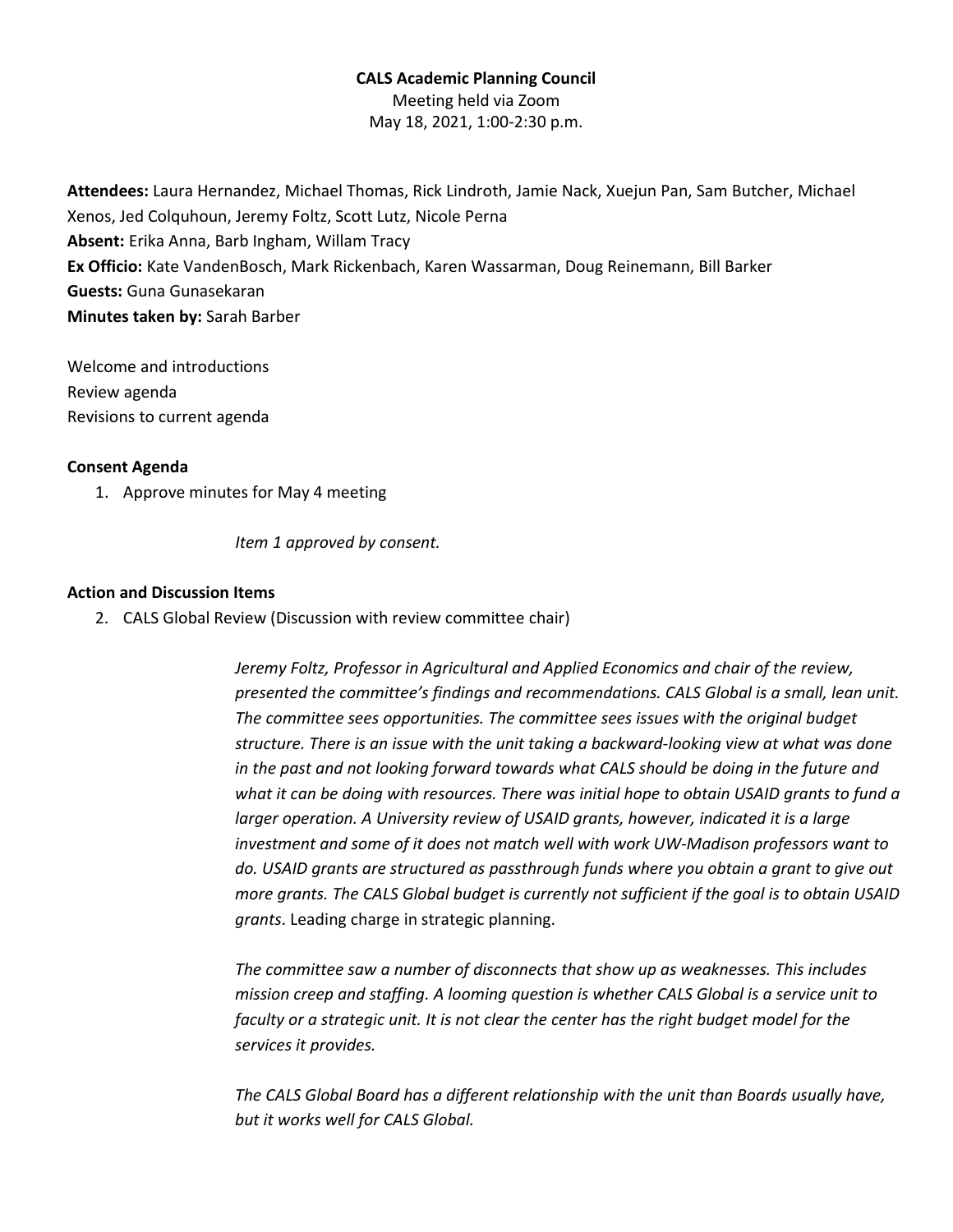*CALS Global indicated they are not "at the table" enough. The Committee did not find this concern compelling. The committee did not think creating an Associate Dean position was a valuable use of funds.*

*There are opportunities for CALS Global to coordinate international visitors. CALS Global outreach to other units on campus has been good. The committee recommends more outreach.* 

*Q: Can you clarify what is meant by not being at the table? A: CALS Global feels it is not at the table for CALS Dean discussions. The committee also heard from Deans that CALS Global is at various meetings. In the past this used to be an associate dean position. And relatedly, the committee talked to individuals who do international work who had no idea what CALS Global is and what it does. Comment: CALS Global has monthly meetings with the Senior Associate Dean and Dean, it participates in CALS admin team meetings, and is invited to attend chairs meetings.*

*Comment: Committee has hit the nail on the head stating CALS Global needs to identify its role, mission, and identity more clearly. It is also important to extend grace to all those involved as this was a comprehensive reboot and new initiatives need course correction four to five years in. There are many directions to take this - some colleges of agriculture have massive outreach and a large international presence (Purdue/Michigan St.).* 

*Q: We seem uniquely positioned for USAID or Gate's grants What is needed for us to be positioned for these opportunities?*

*A: Some institutions hire someone from the outside who has worked at USAID and has a commitment to that type of work. The University of Minnesota hired someone from USAID as an associate dean and they have been successful bringing in those grants. Faculty don't see them as that enticing due to the rewards – they are applied granted and it is not easy to do research under the grants. This cannot be done at the level of investment we currently have.*

*Is CALS Global a center for all things global and everything passes through it? Or do many individuals in the college engage in global activities and CALS Global may or may not have some role it in? The committee tried unsuccessfully to determine what percent of faculty engage in international work and how much. What is the balance between CALS Globa being helpful or being a bureaucratic layer?* 

*There is a sense that CALS Global is more focused on developing countries.*

3. CALS Global Review (Discussion with Director)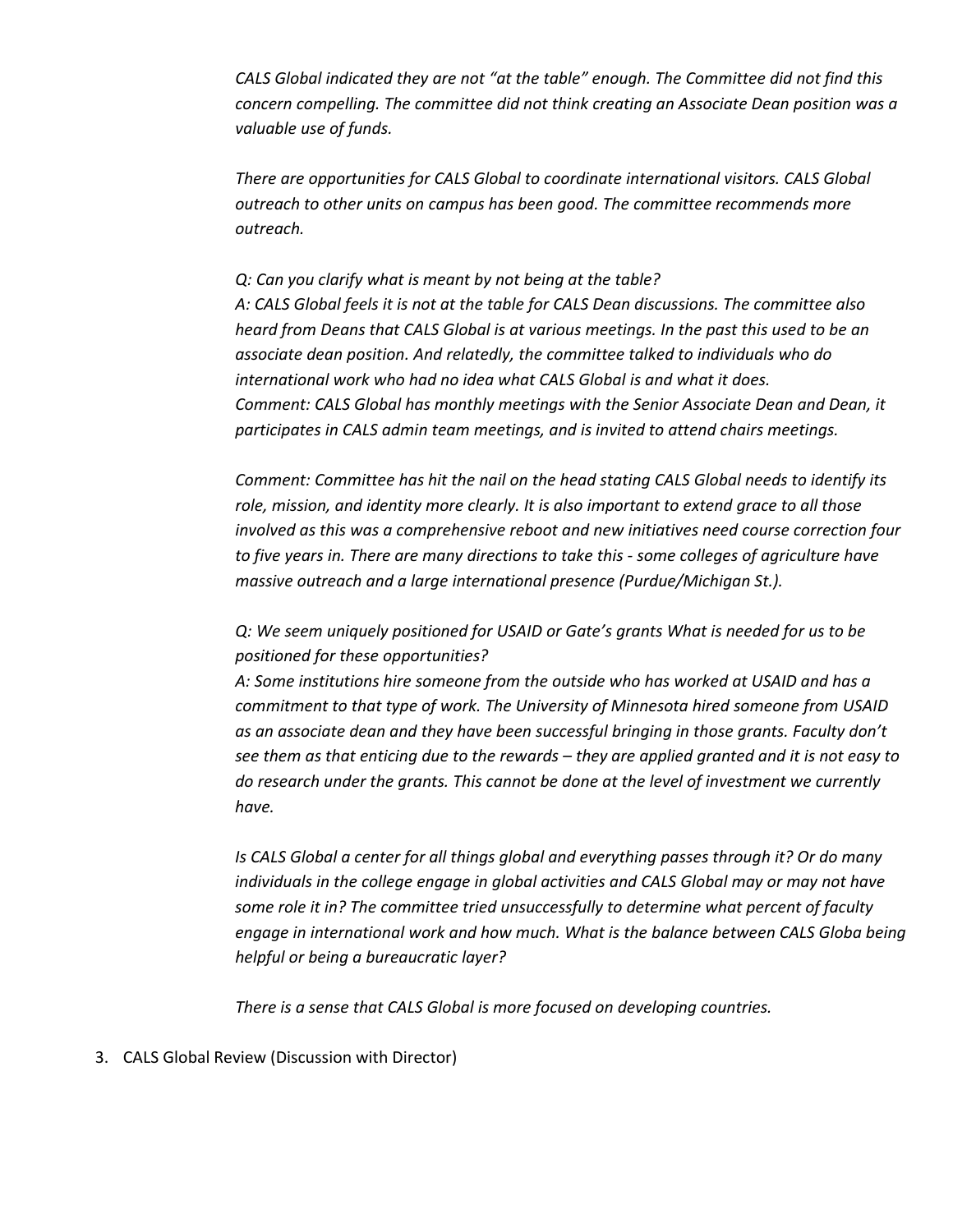*Sundaram Gunasekaran, Professor in BSE and CALS Global Director, and Jennifer Kushner, Assistant Director of CALS Global presented the office's response to the review's findings and recommendations.*

*The review highlighted a number of important points that CALS Global will take into consideration.* 

*Going through the SWOT analysis table, CALS Global wants to be the front facing unit for international engagement. CALS Global can do better messaging and needs the Deans office to provide additional support. The unit wants to elevate the Assistant Director to Associate Director, but TTC slowed that down.* E*ncouraged to continue to communicate with departments – CALS Global tries to do this annually to inform them of what they are doing and how to support faculty. CALS Global meets with all new faculty to the College. CALS Global included new faculty in the symposium series.* 

*The report identified a misalignment of what CALS Global does as a weakness. We see that and are discussing that with the college administration and within the office.* 

*CALS Global is important and can be a central unit to facilitate visitors. However, it is hard to do given current funding levels.*

*There are items to mention that are not highlighted in the report. CALS Global is known outside of the university in professional associations such as APLU. CALS Global has relationships on campus with the Global Health Institute and other centers. CALS Global brought a prominent USAID secretary to campus and campus conversation was facilitated by CALS Global.* 

*Q: CALS is developing a DEI office. What synergistic opportunities exist between the two units?* 

*A: International students, faculty, students look to CALS Global and can serve as s bridge to the new office.*

*Q: The report identifies a misalignment. What's your vision for better alignment? A: A revamped website. If budget not changed, more clear, targeted messaging where we feel our support would support multidisciplinary efforts. Part of the 5-year planning document – CALS Global can play a central role in connecting departments to global activity.*

# Discussion:

*Q: Several issues deal with communication. Who in the unit is handling communication? What is the capacity?*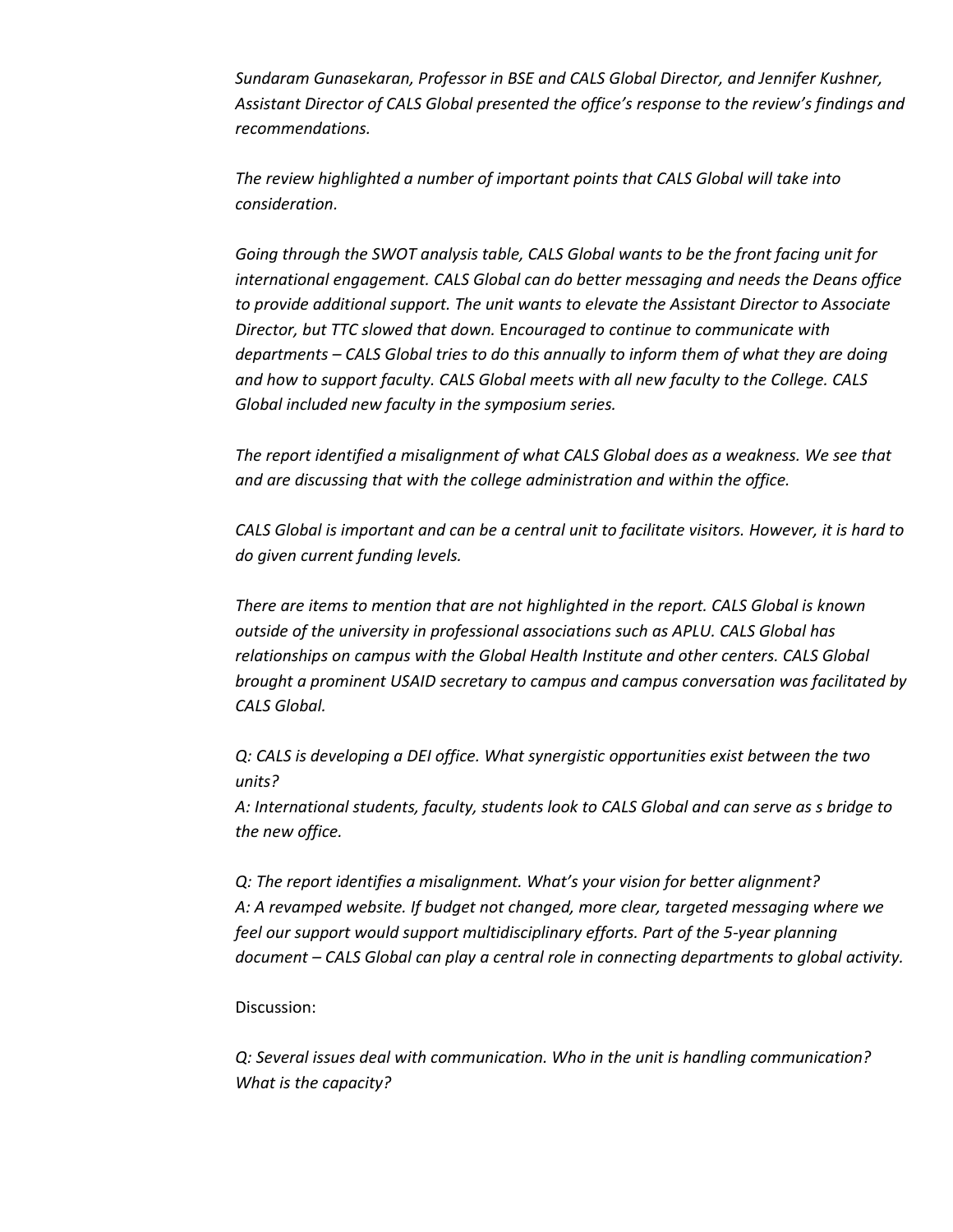*A: This falls primarily under the Assistant Director. There is a half-time staff member who does administrative work. It is pretty hard. They need to reach out to everybody and have everybody pay attention. Should coordinate more with External Relations.*

*Comment: What should this office look like? What could/should be invested in?*

*Comment: CALS Global posts events in eCALS. They have their own newsletter. They interact directly with new chairs and faculty. CALS Global presents annually to chairs.*

*Comment: To be valuable the unit must provide faculty money, save them time, or give them access to something they can't do alone.*

*Comment: CALS Global doesn't have money to offer. More money for seed grants would be valuable.* 

*Comment: What do they have to offer? Communication may not be the issue – the unit does small amounts of all those things but not large enough in any area.*

*Comment: The unit has 2 FTE and legacy funds and gift funds – the goal has been to bring additional value beyond what individuals can do individually. Are there better ways to use these resources to further international engagement in the College? Comment: Spend through those funds as seed grants and create synergies. An example would be a grant for two faculty in different departments to work together. Other centers have models where the director is paid a month of summer salary for their work. Does that free up funds? But then might get less of other things?* 

*Motion to approve report as complete: Colquhoun/Xenos Vote: 11-0-0*

4. Professional Development in Diversity, Equity, Inclusion and Anti-racist Practices requirement

> *Kate presented the professional development requirement in diversity, equity, inclusion, and anti-racist practices and draft document. The training would be required this year with accountability beginning the next fiscal year.*

> *Comment: Everyone is in favor. It is hard to keep track of all the required trainings each year. What are sticks and carrots and deadlines, etc. Recommend creating a concise summary of all training requirements and include when, where and why.*

*Comment: A fact sheet would be helpful to share with new employees during onboarding.*

*Comment: Ensure there is enough supply to complete a training. This policy may alleviate work departmental EDC committees were working on.*